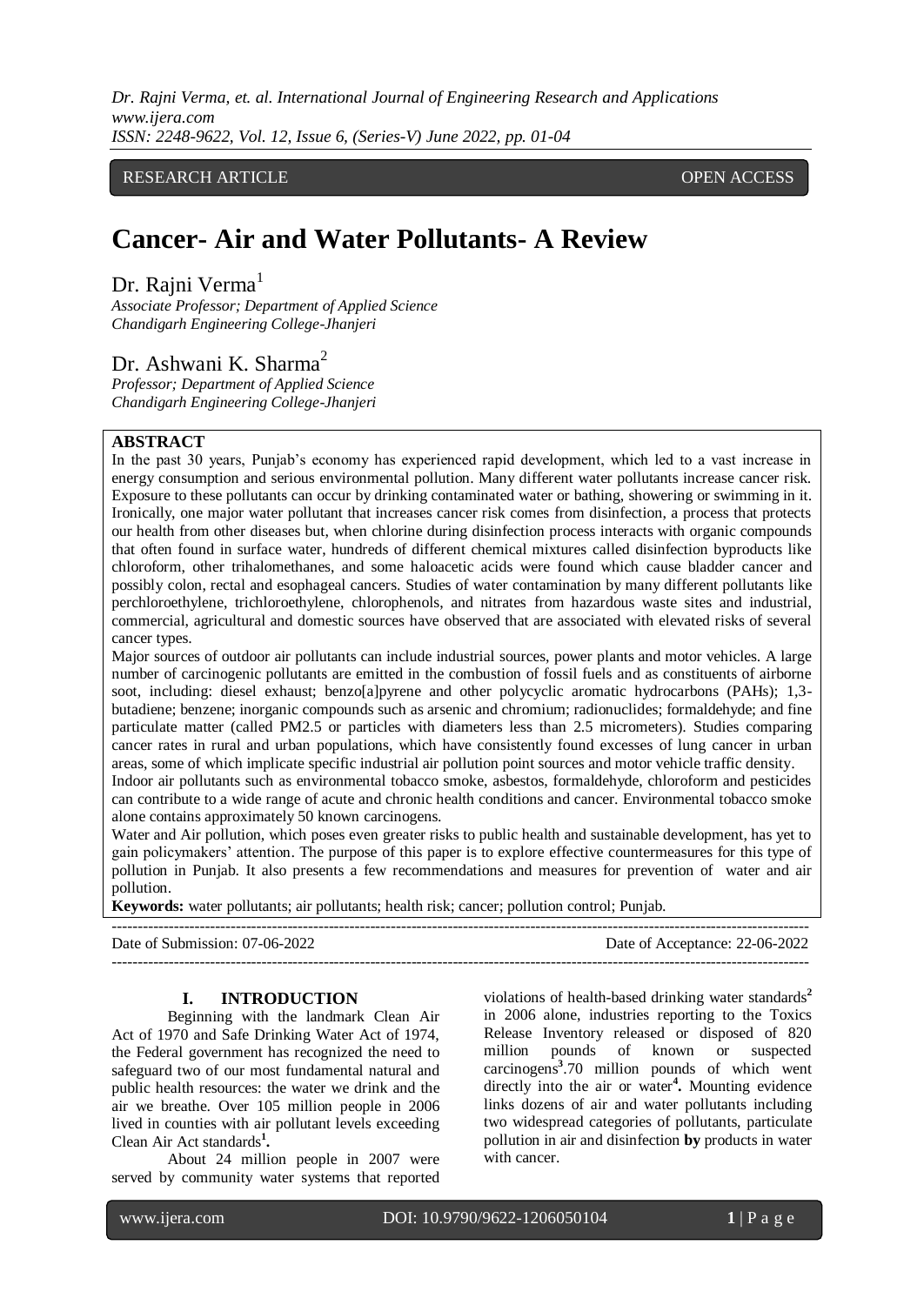# **II. WATER POLLUTION AND CANCER**

Disinfection byproducts are not the only water pollutants that may increase cancer risk. Radon in drinking water can contribute to a small but significant increase in the risk of lung cancer by contributing to radiation levels inside buildings**5-6** Exposure to arsenic is a well-established cause of bladder cancer as well as of lung, kidney, and nonmelanoma skin cancers**<sup>5</sup>** In addition, prostate and liver cancers may also be linked with arsenic in drinking water although the evidence is only suggestive<sup>5</sup>. Public and private water supplies can be contaminated by many different pollutants from hazardous waste sites and industrial, commercial, agricultural and domestic sources. Studies of water contamination by these sources have observed that a range of pollutants among them perchloroethylene, trichloroethylene, chlorophenols, and nitrates are associated with elevated risks of several cancer types**5-8 .**

Strength of the evidence linking specific cancers with human exposure to water contaminants<sup>5-8</sup>

**Bladder** Strong: arsenic, water disinfection byproducts

**Breast** Suspected: organic solvents

**Colorectal** Suspected: water disinfection byproducts, nitrate

**Esophageal** Suspected: water disinfection byproducts

**Kidney** Strong: arsenic Suspected: nitrate, organic solvents

**Leukemia** Strong: benzene Suspected: organic solvents, pesticides

**Liver** Suspected: arsenic **Lung** Strong: arsenic, radon

**Non-Hodgkin's Lymphoma** Suspected: organic solvents, pesticides

**Prostate** Suspected: arsenic **Skin** Strong: arsenic

## **III. AIR POLLUTION AND CANCER**

## **3.1. Outdoor air pollution and Human Health**

Outdoor air pollution also called ambient air pollution is a mixture of gases and particulates, the exact composition of which depends upon the pollutant sources and meteorological conditions of a given area**<sup>10</sup>** . Major sources of outdoor air pollutants can include industrial sources, power plants and motor vehicles.

Many outdoor air pollutants are known or suspected to increase the risk of cancer**11-12 .** Several studies provide evidence that outdoor air pollution can increase cancer risk, among them:

■ Occupational studies demonstrating increased risk of lung cancer among railroad, bus garage, trucking,

and dock workers exposed to diesel exhaust<sup>14</sup>. Studies examining populations near specific air pollution point sources such as waste incinerators or metal smelters **13-15 .**

■ Studies comparing cancer rates in rural and urban populations, which have consistently found excesses of lung cancer in urban areas, some of which implicate specific industrial air pollution point sources and motor vehicle traffic density**<sup>13</sup> .**

#### **3.2 Indoor air pollution and Human health**

Indoor air pollution comes from many sources, including outdoor pollution filtering into buildings; contaminants in construction materials; consumer and office products containing or producing volatile or aerosolized compounds; gases or volatile compounds emanating from the soil or water near or below buildings; showers or other hotwater sources containing volatile contaminants; vehicular exhaust from attached garages; tobacco smoke; and combustion byproducts from heating and cooking**<sup>16</sup> .** The levels of indoor air contaminants are also highly dependent on ventilation characteristics of the building as well as the season.

Indoor air pollutants can contribute to a wide range of acute and chronic health conditions, including cancer. Agents detected in the indoor environment with known or suspected links to cancer include radon, environmental tobacco smoke, asbestos, formaldehyde, chloroform and pesticides **6,17–18 .** Environmental tobacco smoke alone contains approximately 50 known carcinogens**<sup>19</sup> .**

**Estimates suggested that fine particulate matter was causing or contributing to a range of respiratory and cardiac conditions, killing 60,000 people each year.**

**EVIDENCE:** Strength of the evidence linking specific cancers with human exposure to agents in air pollutants **10–13**

**Bladder** Strong: coal tars Suspected: diesel exhaust, PAHs

**Breast** Strong: environmental tobacco smoke Suspected: dioxin, PAHs

**Esophageal** Suspected: soot **Laryngeal** Strong: asbestos

**Leukemia** Strong: benzene and other solvents Suspected: pesticides

**Lung** Strong: air pollution, arsenic, asbestos, chromium, coal tars, diesel exhaust,

environmental tobacco smoke, nickel, PAHs, particulate air pollution, radon, soot, wood dust Suspected: benzene

**Multiple myeloma** Strong: benzene Suspected: dioxin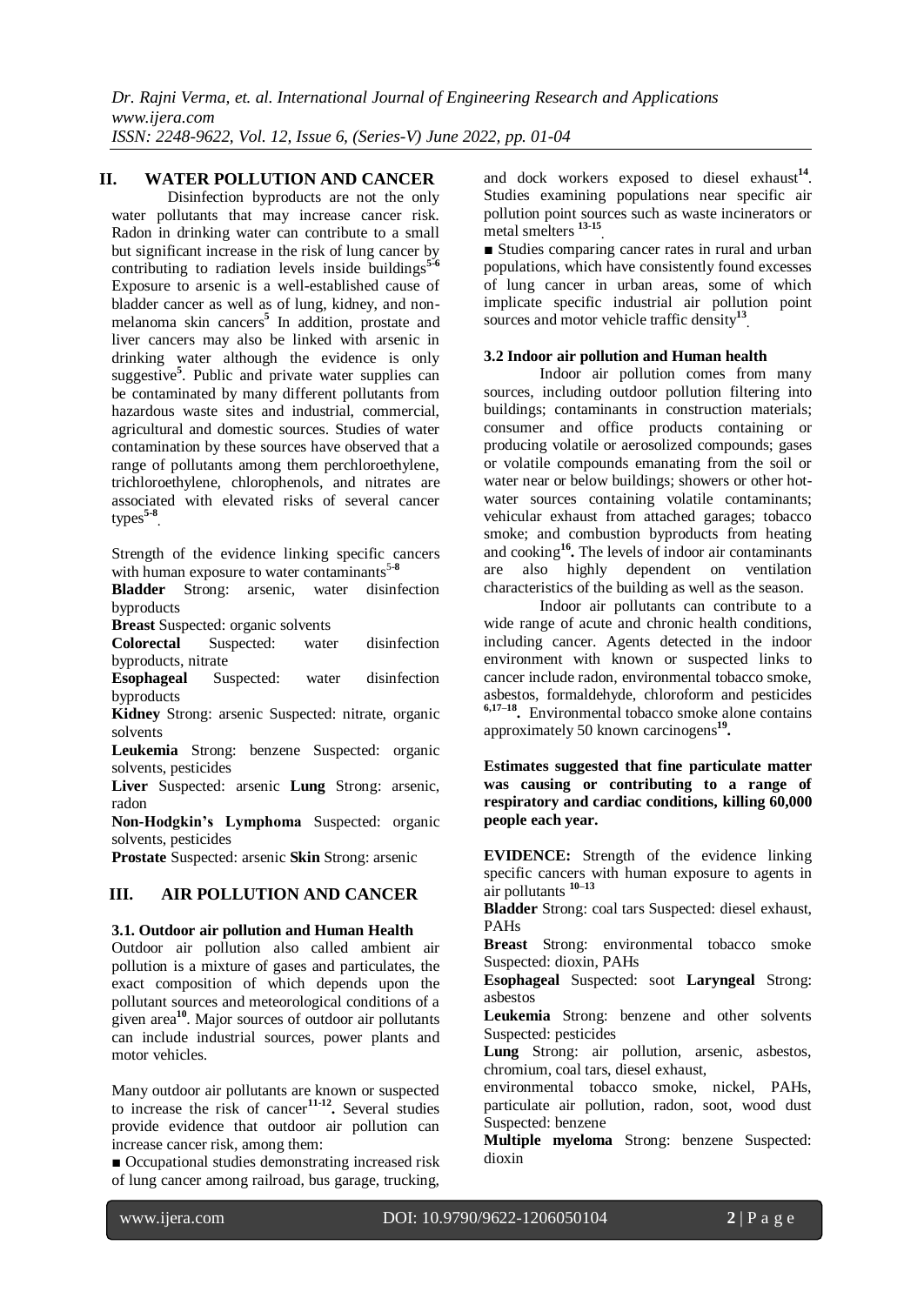**Mesothelioma** Strong: asbestos **Non-Hodgkin's Lymphoma** Strong: benzene, dioxin Suspected: pesticides

**Prostate** Suspected: arsenic, dioxin, PAHs **Softtissue sarcoma** Strong: dioxin **Skin** Strong: arsenic, coal tars, PAHs

# **IV. THE POLICIES AND CHALLENGES OF WATER AND AIR POLLUTION CONTROL**

## **4.1 The Primary Measures to Control Air pollution**

Eliminating the pollutant source is key to improving air quality and reducing associated health risks. Although EPA has the authority to address indoor air quality indirectly through regulation of outdoor air under the Clean Air Act, and the Occupational Safety and Health Administration has rules limiting some airborne hazards in workplaces, Local and state policies have been extremely effective at controlling exposure to environmental tobacco smoke in public spaces including restaurants and bars. Policies that have dramatically reduced exposure to carcinogens in indoor air that impact both workers and patrons. Yet more action is needed to protect people from toxic consumer products and building materials, including labeling laws that require complete information about the chemical ingredients in products and their possible health effects; market incentives to develop cleaner and safer products, technologies, and buildings; and pre-market testing requirements to ensure the safety of products on the market.

#### **4.2 The Primary Measures to Control Water pollution**

Update water treatment facilities and delivery infrastructure to reduce disinfection byproducts. Enhance watershed protection programs to reduce contamination of surface waters. Reduce pollution by promoting green chemistry, alternatives assessment, and the sun setting of cancercontributing substances. Ensure that current drinking water standards truly protect public health. For example, EPA recently reduced the standard for arsenic from 50 parts per billion (ppb) first set in 1942 to10 ppb. Yet the estimated cancer risk associated with this new standard is still about 1 in 333 people: a risk 30 times greater than EPA usually considers acceptable**<sup>9</sup> .** Create more protective standards for a range of common water pollutants, such as radon, atrazine, arsenic and various disinfection byproducts**<sup>9</sup> .**

# **V. CONCLUSIONS**

Air and water pollution are often direct consequences of the industrial society in which we

live. If we want to prevent cancer associated with air and water pollutants, we need to control or eliminate the release of cancer-contributing substances along the entire lifecycle of products and materials, from manufacturing to use to disposal.

Despite an increase in clean-up efforts in recent years, overall degradation of Punjab's waterways continues. Since the early 1990s, there has been some increase in both the number and capacity of industrial wastewater treatment facilities. Efforts have begun to build modern wastewater treatment plants which will lower the pollutants discharged into the rivers**<sup>20</sup>**. Regulations aimed at controlling industrial water dumping have been more strictly enforced in recent years, and have been shown to affect the pollution intensity of firm production methods**<sup>21</sup>**. In combination with evidence presented here regarding the health consequences of water pollution, policies that increase the costs to pollution for firms may better reflect the societal costs of the dumping. Likewise, the results indicate that chemicals from agricultural runoff have grave consequences on digestive cancer rates. Efforts to clean waterways or discourage excessive fertilizer should also be considered, due to the strong relationship observed between nitrogen compounds and cancer rates.

# **REFERENCES**

- [1]. Environmental Protection Agency. Air Trends. Latest Findings 1. on National Air Quality: Status and Trends through 2006. Available at: <http://www.epa.gov/> airtrends/2007/index.html. Accessed: October 28, 2008.
- [2]. Environmental Protection Agency. EPA's Report on the Environment: Highlight of National Trends. 2008: p15 Available at: [http://www.epa.gov/roehd/pdf/roe\\_hd\\_](http://www.epa.gov/roehd/pdf/roe_hd_) layout\_508.pdf. Accessed: October 28, 2008.
- [3]. Environmental Protection Agency. 2006 Toxics Release Inventory (TRI) Public Data Release Brochure. Available at: <http://www.epa.gov/tri/tridata/tri06/brochure/> brochure.htm. Accessed June 9, 2008.
- [4]. U.S. PIRG Education Fund. Toxic Pollution & Health: An Analysis of Toxic Chemicals Released in Communities across the U.S. 2007. Available at: <http://www.uspirg.org/> home/reports/report-archives/healthycommunities/healthycommunities/toxicpollution-and-health-ananalysis-of-toxic-chemicals-released-incommunitiesacross-the-united-states2. Accessed: October 28, 2008.